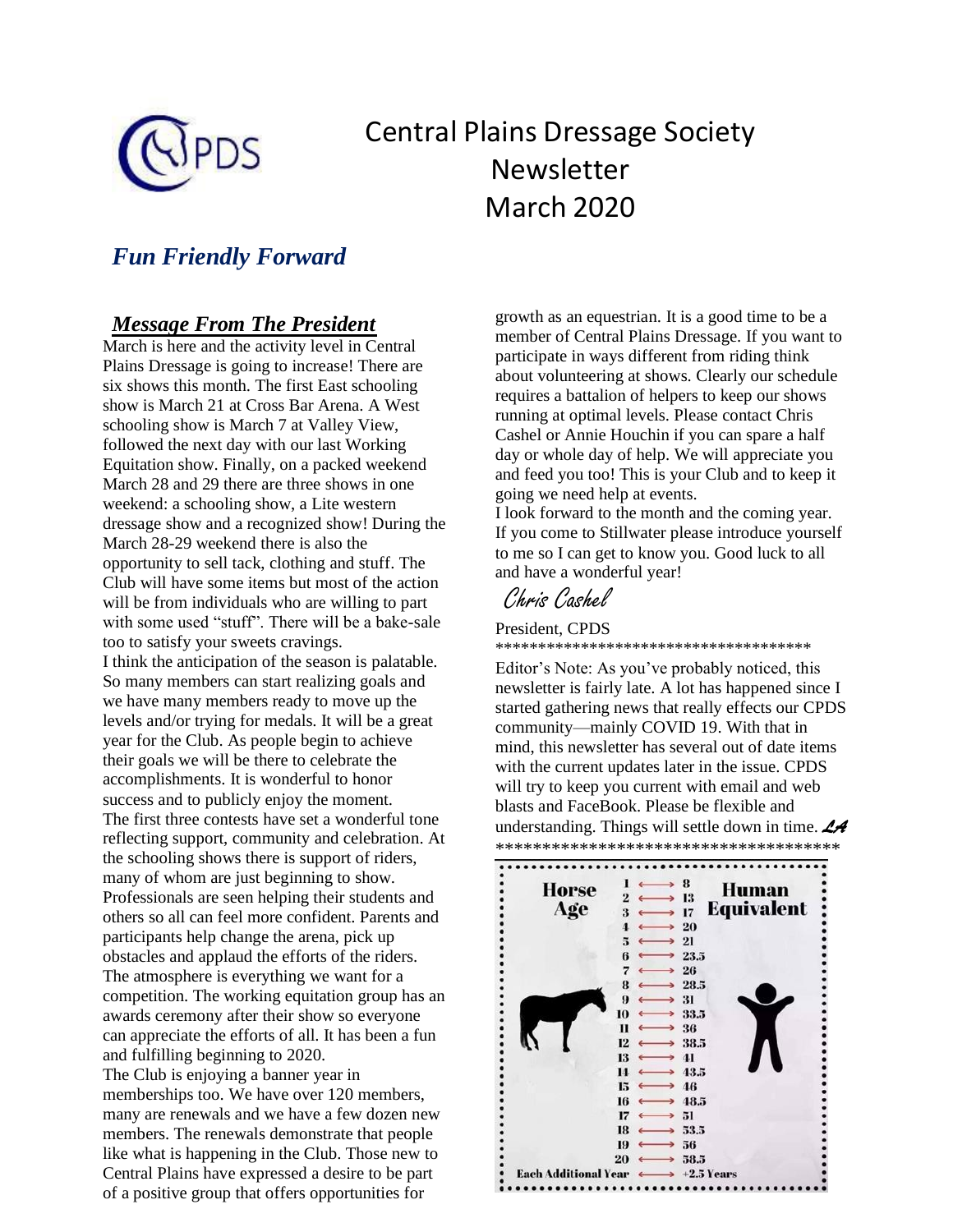#### **Working Equitation Notes**

*(Submitted by Den Burdette)* This past Sunday, March 8 at Valley View Equestrian Center CPDS held its final show of the Winter Series Working Equitation Shows. Robin Hessel was the judge. We had our best turnout to date for working equitation. Two horse and rider combinations competed in the Children's Division, Eight competed in Level One, Three Competed in Level Two, One dressage only for level Three, one for level Five, and three entries for the Ease of Handling in Hand Class. The course walk was at 10am and the show finished at 4pm with the awards ceremony.



Walking the working equitation course before the March 8 show

There is something for everyone in the working equitation shows. You can compete at level 1 (Or children's for under 18), through level five. Level 1 and Children's compete in the dressage phase as well as EOH (Ease of Handling). It is optional at Children's and level one to do the speed phase (which doesn't change the scores/placing). In levels two through five entrants compete in the dressage phase, EOH and Speed phase to determine scores/placements. The CPDS Working Equitation Shows also offer Dressage only classes and the EOH in Hand Class. I highly encourage you to check out and enter these shows. Four more dates have been added to the calendar including the head to head championship in October. Dates and info posted on [www.HorseShowConsulting.com](http://www.horseshowconsulting.com/)

\*\*\*\*\*\*\*\*\*\*\*\*\*\*\*\*\*\*\*\*\*\*\*\*\*\*\*\*\*\*\*\*\*\*\*\*

#### **Used Tack Sale!!**

Do you have various tack items collecting dust? Bring your gently used items to sell at the March 28-29th shows at Valley View. You are welcome to set up your own store in or around your trailer. There will be a catalog with your items for sale at the show office desk. All proceeds benefit your pocket book and future equine addiction. Please contact Nancy Eytcheson or Amy Mullins for further information at - [cpdstacksale@gmail.com](mailto:cpdstacksale@gmail.com) \*\*\*\*\*\*\*\*\*\*\*\*\*\*\*\*\*\*\*\*\*\*\*\*\*\*\*\*\*\*\*\*\*\*\*\*

#### **BAKE SALE!!**

Who doesn't love a sweet treat?!? Please bring your favorite dessert items to sell in the pavilion during the March 28-29th shows at Valley View. Proceeds will benefit CPD.

If you can't make it out to one of the shows, please stop by and support Central Plains Dressage by shopping at the bake sale March 28th - 29th. While membership fees are rising across the country, CPD is making efforts to keep our membership costs as low as possible with fundraising events.

\*\*\*\*\*\*\*\*\*\*\*\*\*\*\*\*\*\*\*\*\*\*\*\*\*\*\*\*\*\*\*\*\*\*\*\*

We are thankful for the continued support from The Dressage Foundation. The March 14-15 Joann Williams Western Dressage Clinic is a recipient of the Lynn Palm Western Dressage Fund. Without the support from The Dressage Foundation, many of our events would not be financially attainable. Please visit the website for more information about the generous grants and opportunities The Dressage Foundation has to offer.

\*\*\*\*\*\*\*\*\*\*\*\*\*\*\*\*\*\*\*\*\*\*\*\*\*\*\*\*\*\*\*\*\*\*\*\*

#### **Central Plains Dressage Society** *Fun, Friendly, and Forward* **Board Meeting Minutes February 9, 2020 (Zoom meeting**)

The meeting was called to order by Chris Cashel at 5:05 pm. Chris Cashel, Stacia Wert Gray, Lee Ann Alf, Janelle Williams, Nancy Eytcheson, Robin Hessel, Christina Harmon, Amy Mullins and Kathy Maxwell were present The minutes from the January meeting were approved. Motion made by Robin Hessel, and seconded by Chris Cashel. Passed.

### **Committee reports:**

#### *Treasurer*

\*Stacia Wert Gray reported that the club has about \$400 in the bank account, and about \$1000 in the paypal account. The ribbons have all arrived, and entries are strong for this coming weekend's schooling show and Working Equitation event. *Membership*

\*Christina Harmon reported that CPDS currently has 97 members already submitted for the 2020 year, and more ready to submit. Renewals are as strong as new members.

\*A blast went out to encourage renewing USDF/Central Plains memberships before the recognized shows start next month.

\*Suggested reviewing the family membership category for next year due to the amount of money going out to USDF for members who are not showing.

\*Welcome packets will be ready to go out as soon as most of the new member entries have come in.

\*Board information on the USDF website needs to be updated. Chris Cashel to address.

*Shows*

January show went well, with new riders who have already entered the February show.

*Tack Sale*

March 28-29 show, recognized and schooling. Committee is Robin Hessel, Amy Mullins, Nancy Eytcheson and Kathy Maxwell. The committee met last week to discuss organization and details. Catalogue of sale items to be available at the secretary's table, CPD donations table and bake sale in the pavilion. Information will go out in the February newsletter, on Facebook and in email blasts. *Western Dressage Symposium*

Annie Houchin has not heard back yet from the Dressage Foundation regarding the grant, but she has several people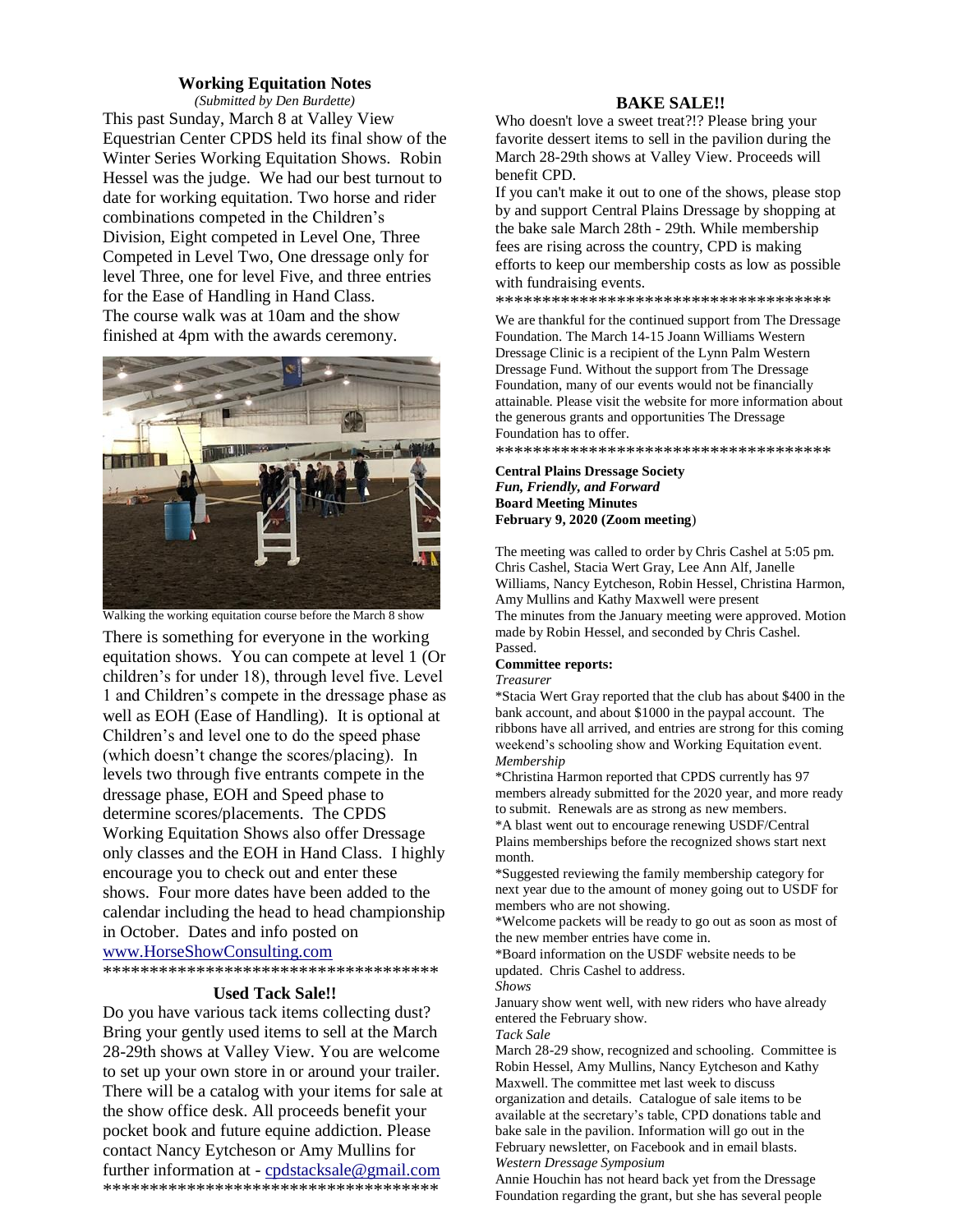who have volunteered to donate to support the Western Dressage Clinic. The flyer has been published and distributed, with a great initial response. *Newsletter*

\*Lee Ann Alf reported that many articles have been submitted for the newsletter to go out next week.

#### **New Business**

*Fundraising*: Kathy Maxwell reported that she has sent out many requests soliciting items that can be auctioned in July at the Dinner and Dancing evening. Janelle Williams needs information on what is needed for the auction so she can start publicizing.

Robin Hessel has begun talks with Beth Haist of Horse of Course regarding donations for our end of year awards. The meeting was adjourned at 5:25 pm. Motion to adjourn was made by Christina Harmon, seconded by Amy Mullins. Passed.

The next meeting is via Zoom on March 8 at 5 p.m. \*\*\*\*\*\*\*\*\*\*\*\*\*\*\*\*\*\*\*\*\*\*\*\*\*\*\*\*\*\*\*\*\*\*\*\*

#### **Urgent News for all Central Plains Dressage members!**

Over the last few days we have seen unprecedented movement to contain the Corona virus. Sporting events, schools, businesses and the government have taken bold steps in an effort to curb this disease. Today, USEF sent a dictum out curtailing all sanctioned events for the next 30 days. For us, at CPDS, that affects our first recognized show on March 29.

We have other events like the East schooling show March 21 that will be held. This weekend there is a western dressage clinic happening at Patty Couch's that is going on. The Board has determined that these events do not meet the threshold for cancelation and they will go on. The shows scheduled for March 28 and 29 will be re-scheduled. If you have entered Stacia Wert- Gray will be contacting you over the weekend with details. The plan for those shows is to move them to Saturday, May 16 and conduct the Arab show in the morning and the western lite show in the afternoon. Sunday, May 17 will be the recognized show. The clinic with Melissa will be Monday and Tuesday, May18-19. Before you ask questions about refunds and fees, wait for Stacia's email. The used tack sale will occur the weekend of May 16- 17. The newly scheduled Working Equitation show planned for May 16 will be canceled. There will be more directives from the CDC and our parent organizations during this time and the Board will make decisions as needed. We will try to be responsible and protect one another.

Thank you for your understanding and support.

## Chris Cashel

President, CPDS \*\*\*\*\*\*\*\*\*\*\*\*\*\*\*\*\*\*\*\*\*\*\*\*\*\*\*\*\*\*\*\*\*\*\*\*

The following is the updated link to our on-line store for Central Plains Dressage wear! If people order they can have items mailed or Chris can pick them up and bring to an event in Stillwater.

[https://centralplainsdressage2020.itemorder.com/](https://nam04.safelinks.protection.outlook.com/?url=https%3A%2F%2Fcentralplainsdressage2020.itemorder.com%2F&data=02%7C01%7Cchris.cashel%40okstate.edu%7C410e9bd6e3b04471762908d7af049d52%7C2a69c91de8494e34a230cdf8b27e1964%7C0%7C0%7C637170306661470478&sdata=0FG4q3RDHwfznMkugD%2FarjLSFgnCqOiFvdIDzaAxj4g%3D&reserved=0)

\*\*\*\*\*\*\*\*\*\*\*\*\*\*\*\*\*\*\*\*\*\*\*\*\*\*\*\*\*\*\*\*\*\*\*\*

#### **Processing Your Show Experience**

*(Submitted by Den Burdette)* So far in 2020, CPDS has held three west schooling shows at Valley View Equestrian Center in Stillwater. Our first east schooling show is next weekend in Mounds at Cross Bar Arena. I have been fortunate to make it to all three of the west shows with Bubba

Bailey. Competing at level one western at each, I am evaluating my progress and training with my horse. Different judges give varying feedback and scores can be higher or lower from show to show. It can sometimes be confusing to process it all but my goal here is to help break down how I do so. First you must consider your goals, and your experience in years prior with your horse. This is my third year showing and training with Bubba Bailey and so I have a record with him to compare our season's start. Our first show of the year we hit the ground running with our test of 69.444%. Our biggest struggle was the lope work. Second show we earned at 64.444%. The lope work was improved. The third show we earned a 63.5% with the lope still being the major area needing improvement. What I have learned is that every judge is different. Some are easier than others. Some are tougher. I did get to speak with Robin Hessel who judged the third show and it helped put a lot in perspective. She mentioned that she was tough on everyone and that a big reason for that was to evaluate where horses and riders were at realistically in preparation for the upcoming recognized shows. She said she wanted us to feel that the scores were in line with what the 'tougher' recognized judges may score. With that being said, I was happy with how Bubba Bailey and I did. I can also point out that if a judge is consistent and fair in their scoring, then its ok to get a lower score. Meaning if the high score for the day is a 68 for the whole show, then earning a 64 at the level you are at may be a real solid score! I do firmly believe that CPDS utilizes judges who are fair, qualified and honest.

From a trainer standpoint, I show horses to evaluate our training. Where are we at? What are the holes in our level of training that need improvement? What do we need to go back to basics on? How can I better this horse?

As a rider, I show to do the same but also to have fun! Do I feel like my horse and I are improving? Comfortable at this level we are showing? What will we do next?

All these factors are things to consider when you compete and come home and look at your test sheets. CPDS does a fantastic job of offering schooling and recognized show opportunities for all. Utilizing the show experiences, attending clinics, and working with a regular instructor help us get to our goals. We never stop learning. Showing can be stressful but is meant to be fun. I have learned so much from competing. Plus, its always fun when our fellow members clap at the end of your ride and cheer you on right? Happy Showing y'all!

\*\*\*\*\*\*\*\*\*\*\*\*\*\*\*\*\*\*\*\*\*\*\*\*\*\*\*\*\*\*\*\*\*\*\*\*

 $-Ba$ ucher

"Every horse who is in front of the hand is behind the legs, and consequently escapes control at both ends."



24 Carrot Ouote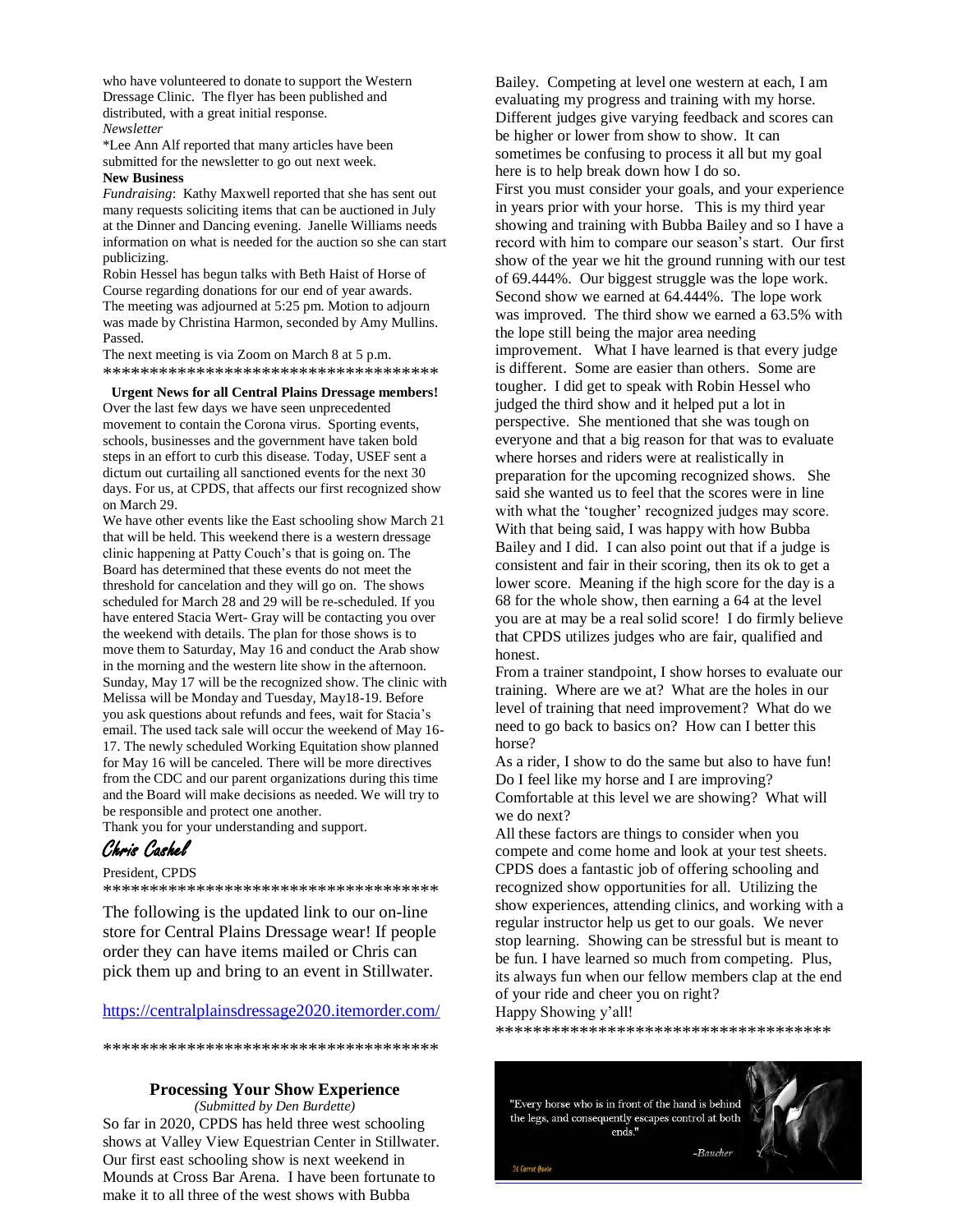#### *(email from Stacia received March 14, 2020)*

#### Good Morning,

As you probably already know, USEF is encouraging all recognized shows to cancel for the next 30 days. This impacts the CPDS shows on March 28-29. Here is our plan.

- March 28 schooling show cancelled
- March 28 western dressage Lite show rescheduled to May 16 pending USEF approval
- March 29 USEF/USDF recognized show rescheduled to May 17 pending USEF approval

This is what the May 16-17 weekend will look like:

- Saturday, May 16 morning Arabian show
- Saturday, May 16 afternoon WD Lite show
- Sunday, May 17 USEF/USDF show
- Monday, Tuesday May 18-19 clinic with our judge Melissa Creswick

#### **I will not be rolling entries forward to the new show dates. YOU WILL NEED TO ENTER AGAIN. Here is how I will be handling the refunds for the March 28-29 activities.**

- Equestrian Entries If you entered via Equestrian Entries, you will receive a full refund for March 28 and 29 shows and clinics. As you can imagine, EE is overwhelmed with refunding over 7,000 entries across the country. EE anticipates that your refund will take up to 3 weeks. Please be patient. The refund will go back to the credit card that you used to complete your entry.
- Check If you entered via a check. That check will be shredded.
- Paypal If you entered via paypal, I will refund that payment later today
- Credit from a previous show I will carry your credit forward.

#### **Special directions for those of you in the Creswick clinic -**

- I plan to move the clinic entries to the May 18-19 dates. Please let me know if you would like to keep or release your slot in the Creswick clinic. Please send this notification via email if possible.
- All checks that were written just for the Creswick clinic will be held. If your check also included a show entry, it will be shredded. If you entered the clinic via equestrian entries, you will be refunded through EE.

**The following CPDS schooling/recognized shows will continue as scheduled and entries are open.** Of course, this may change depending on the coronavirus situation.

- Saturday, March 21 schooling show Judge Janelle Williams Cross Bar Arena
- Saturday, April 11 schooling Judge Sherry Guess Cross Bar Arena
- Saturday/Sunday April 25-26 USEF/USDF recognized show with clinic Thomas Poulin

I should have the website updated later this morning. Please check back regularly. Let me know if you have questions.

If you received this email 3 times, I do apologize but it was the most efficient way to communicate with the folks in all three shows!

Stacia Wert-Gray, Ph.D. www.horseshowconsulting.com 405-204-3870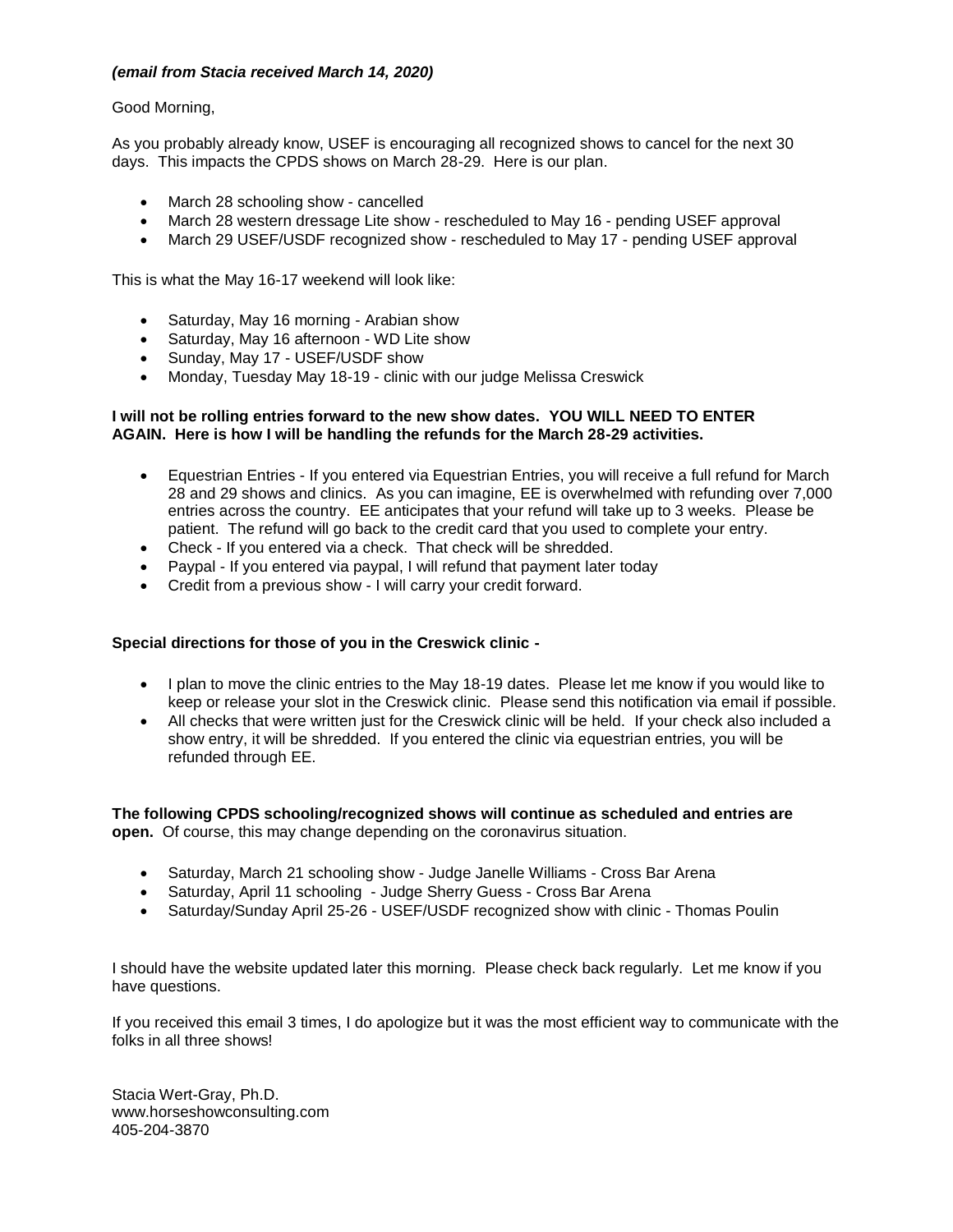## **Used Tack Sale March 28-29, 2020 May 16-17 (rescheduled)**

*(in conjunction with the CPDS Schooling and Recognized Shows)*

Do you have a saddle that doesn't fit ANY of your horses? Do you have 3,000 curry combs? 22 different bits? A pair of britches that is too big? Gulp, or too small? A perfectly serviceable helmet? Girths in the corner collecting dust? A saddle pad that just doesn't fit your horse? Want to clean up your tack room at last????

## **Plan on coming to the Tack Sale at Valley View Equestrian Center on May 16-17 during the Schooling and Recognized shows!!**

You are encouraged to set up and sell your items out of or next to your own trailer, with a sign out front to let buyers know you are participating. You can leave a list of the items you would like to sell to be included in the sales catalogue. You can also make flyers to be on the table.

\*A main sales catalogue will be kept at the Show Secretary's table with a list of items for sale (grouped by types such as saddles and tack, grooming supplies, clothing, etc), prices, and who to contact to look at the items

\*The catalogue will help sellers with not having to have someone in your trailer at all times waiting around for buyers

\*The catalogue will benefit shoppers if they are looking for something specific

\*If you would like to sell a saddle, you can arrange for a trial ride after the show closes for the day.

If you have items you would rather just donate to Central Plains, those items will be organized and displayed in the pavilion. And thank you in advance!!!

### **We will also be having a bake sale in the pavilion to benefit CPDS**.

### *Questions?*

Contact Amy Mullins about the tack sale and catalogue 918-304-4149 or [cpdstacksale@gmail.com](mailto:cpdstacksale@gmail.com)

Contact Nancy Eytcheson about the bake sale 623-628-4311 or [anglwmn52@aol.com](mailto:anglwmn52@aol.com)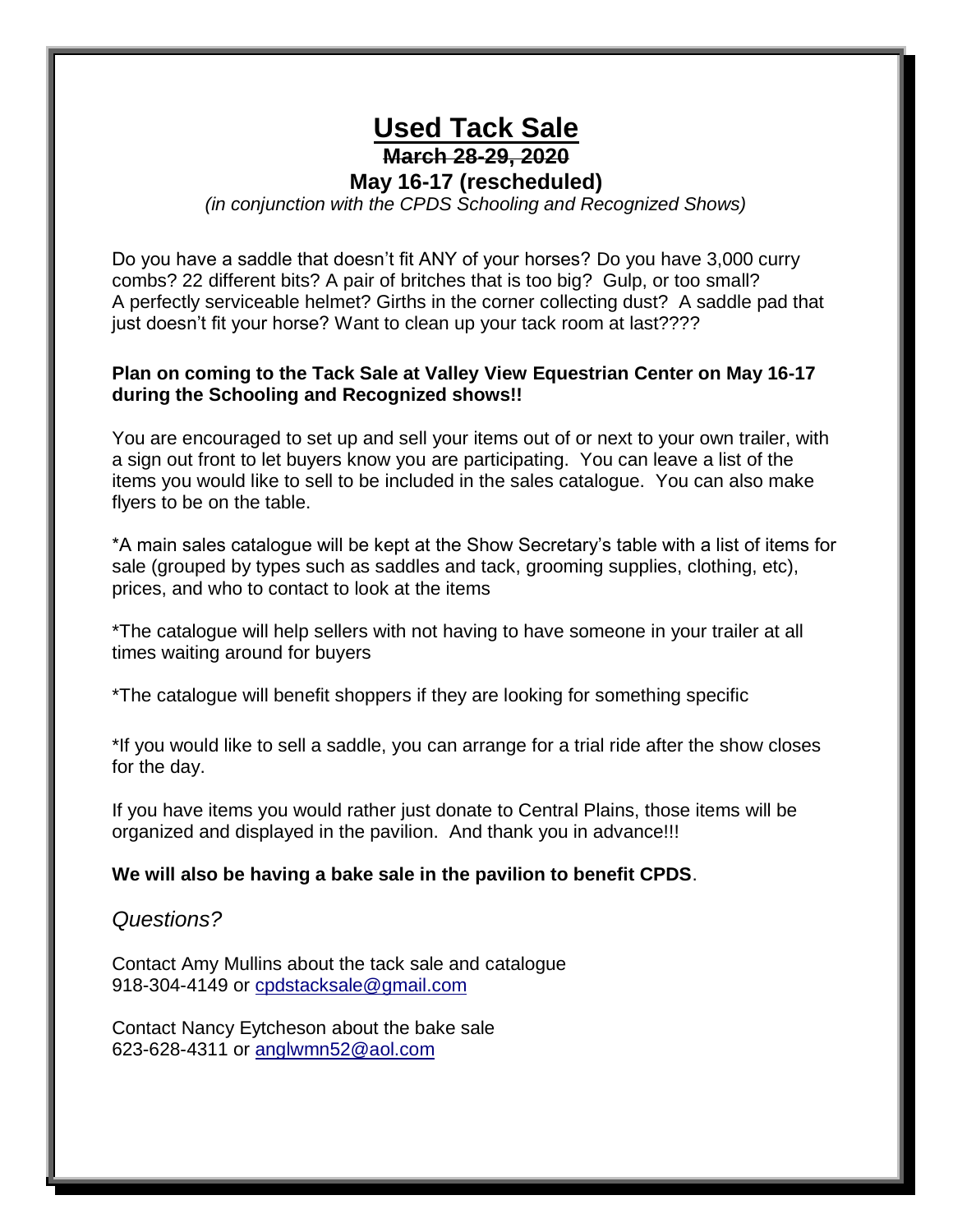#### How to spend less time cleaning your stalls

#### By Nora Wert

We all struggle with time management. It seems as though we never have enough time for the things we want to do because we are doing the things we have to do. And then we get older and the problem becomes larger because we don't move as quickly as we used to. Example: stall cleaning.

We all recognize the stalls need to be cleaned regularly to keep flies at bay, prevent respiratory problems from foul air, and keep those lovely green spots off our horse's rumps (or face in my case). Why doesn't someone invent a self-cleaning stall? Sadly, the closest thing anyone has come up with is another person who does it for you. For years I had Fred. He fed the horses 2x a day, filled water buckets and troughs, and cleaned stalls. It was great. Then Fred got Parkinson's. So, I had to pick up that chore in addition to some others. While I didn't mind doing the chores, I HATED struggling with heavy stall mats. Hence, my years-long experiment with stall lining systems. This experiment started long before I had to take over the daily chores which is a good thing because, turns out, there was a lot to learn.

We began our education when we built our horse barn. Up until then we had a run-in shed that came with the property that was at least 40 years old, had a leaky roof, inadequate hay storage, and rusted siding. The horses used it as a wind block but wouldn't go in it during rain, snow, or hail because it had a 7' roof and it must have sounded like the world was coming down on top of them. No need for bedding in that. So, we bought a barn package that came complete. Our responsibility was to contract the concrete foundation and whatever else we might want concreted. We had foundation poured around the perimeter for the walls to stand on and then had slab poured in the aisle and tack room. The stalls themselves were left dirt but they provided the stall mats to line the stalls. We moved the horses in. We had a brief honeymoon period when everyone was happy; me, Fred, and the equine residents, Artie and Pearl. The problem started surfacing after they had peed in the same spot for an extended period of time and the spring rainy season arrived. I started getting huge holes in the stalls where the pee had seeped through the cracks in the mats compounded by my lack of adequate research on site preparation. Turns out I had put the barn in the major runoff area for my backyard. There was a river flowing directly under the barn every time it rained. That problem was eventually solved by a regrading of the area around the barn, but the pee problem remained. The only way to fill in the hole was to drag the mats out of the way and bring in a few wheelbarrow loads of dirt. I never considered taking the mats out and just putting bedding on top of the dirt. That was the system we had in Arizona where both my sister and I cleaned stalls and fed horses in exchange for board for our respective horses. The property owner was always short on cash, so the stalls were perpetually under bedded. It took no time at all for a horse to produce a huge pee hole that smelled terrible. They only way to make it smell better was to dig out the stinky dirt which made the problem worse. So, once a year we would relevel all the stalls with a dump truck load of dirt. That was always a fun day. And it didn't solve the problem.

So, I started looking into stall liner systems. I realized the stall mats I had were not going to get any lighter and I was not going to get any younger. I briefly thought about just buying lighter weight mats, but my goal was to not move mats in the first place. So, the journey began.

The first company I talked to had a "mattress" system. Dense foam was put on a level stall floor and then covered with a 1-piece rubber mat that was secured to the sides of the stall. Any bedding in the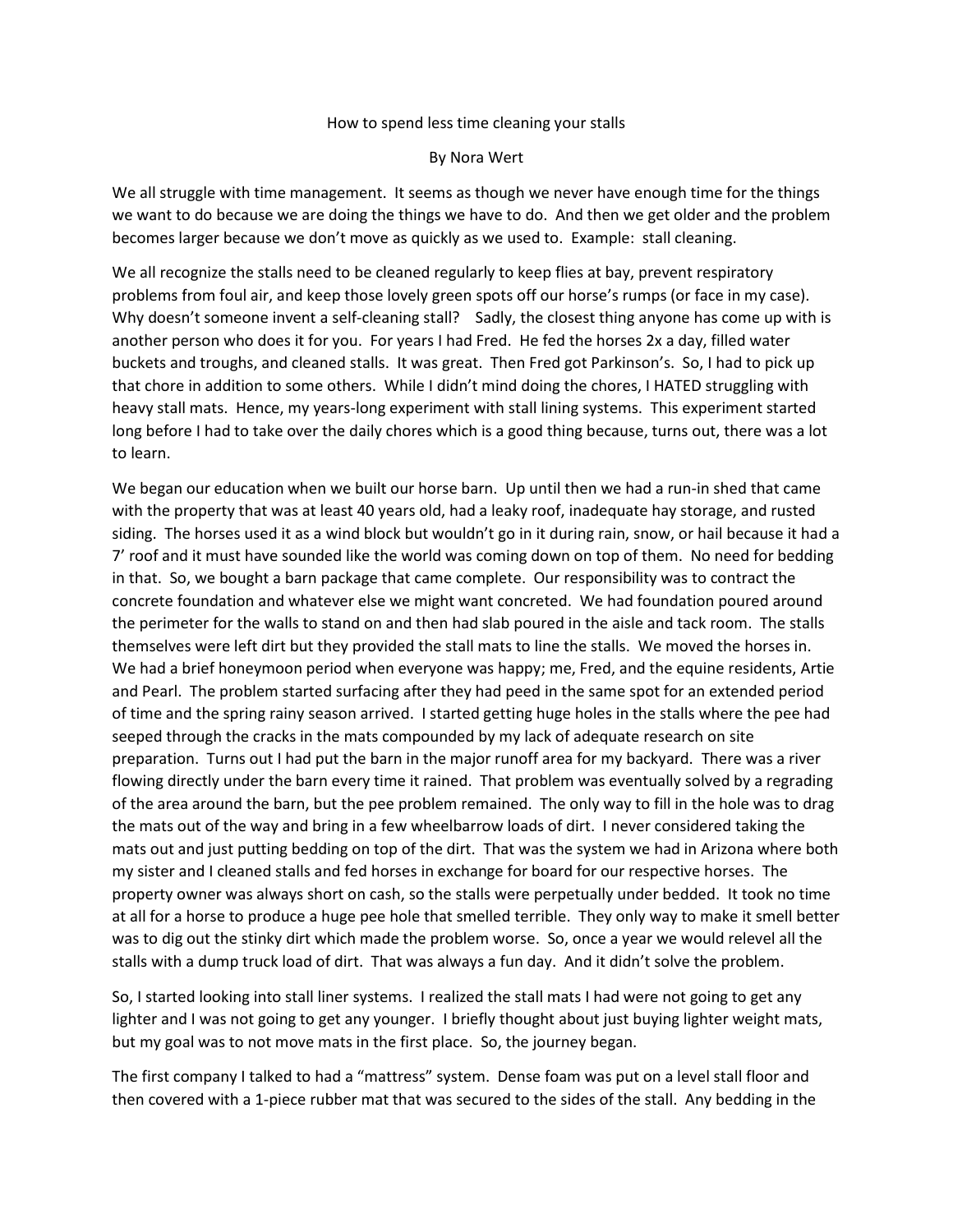stall was just to soak up urine. The foam provided a comfortable surface for the horses to lie on and eliminated hock sores. The video explained how simple it was to squeegee the urine spot over to the bedding pile and then scoop it up. I had 2 problems with this system. Fred's mare hated getting splashed with urine. I wondered if she would "hold it." And she almost never laid down. The second problem was cost. It was very expensive - \$1,500 per stall plus shipping from California. Since I have 3 stalls that is a sizeable investment. Wasn't sure the benefits outweighed the costs. But I did recognize the key to the system was a 1-piece liner because the urine couldn't reach the dirt. I decided to DIY. We had dug a pond in our previous house and used a pond liner as part of the construction. I went to the pond supply store and looked for a liner big enough to fit a 12x12 stall. Wala! They had 1. I brought it home and did the empty stall. My only concern was could the horses tear the liner with horseshoe nails? Since both horses had shoes in front, this was inevitable. Decided to put the heavy stall mats on top of the pond liner to preserve the liner. To secure the liner to the edges, we nailed wood strips to the perimeter concrete foundation. Then the liner was just stapled to the wood strips. It was a thing of beauty. And I was in business for less than \$150/stall. So I thought. We had taken care to level the stall perfectly with a screed board (think concrete leveler) so we had no holes or high spots. The mats fit perfectly flat and tight. I put in a normal amount of bedding for a stall with mats and moved Pearl in.

Make no mistake, this was a huge improvement. I did the other occupied stall. Neither horse could make a pee hole in the dirt even if they repeatedly peed in the same spot, and the soiled bedding was easy to scoop up from the flat stall mats. Again, the problem took a while to present itself.

Once again, the problem was the voids, however small, in the stall floor mats. Eventually the pee seeped through the cracks and collected on the pond liner. And it had nowhere to go and couldn't evaporate. So, the stall stayed perfectly level, but the odor started to build up. Since my horses are turned out in a field 10-12 hours per day depending on the season, the smell was slow to develop. But, impossible to get rid of without moving the mats. Back to struggling with heavy mats. By now, I couldn't drag the heavy mats by myself anymore, so someone had to help me get them out of the stall and then get them back in. I thought my nephew Travis and I were both going to vomit when we dragged the mats out of Artie's stall. So, I decided to look at the other system for stalls without mats – porous stall liners. In this system, bedding is primarily for comfort, not urine absorption. The liquids pass through the bedding and the stall liner and are dissipated in the dirt under the stall. If a urine odor starts to build up, a bucket half full of water and lots of deodorizer (I use Pine Sol) eliminates it.

I bought 1 liner as a test case and did Pearl's stall. She was the neater of the 2 horses (older and smaller) and I figured she would be less likely to tear things up. I watched the installation instructions which are straightforward. Spread the liner and staple to wood strips around the perimeter of the stall. They did advise checking for drainage before you begin by pouring a bucket of water in the center of the stall. I did and it sat there for a week. Good old Oklahoma clay soil. So, the installation is more labor intense – but it works. Prepare the stall floor with a pit in the middle full of small gravel. Gently slope the sides of the stall to the pit (think shower drain). I also dug a shallow trench from a common pee spot to the middle and filled that with gravel. Once I got to the gelding's stall, I didn't really need a trench. He is large and when he spreads out, he pees in the hole pretty much by default. Then I spread the stall liner on top, stapled it to the wood strips around the outside and put in the bedding. The urine does pass through so there is less urine-soaked shavings to scoop up and no puddles. Eventually of course they do wet down the shavings where they pee but nothing like a stall with rubber mats. I think